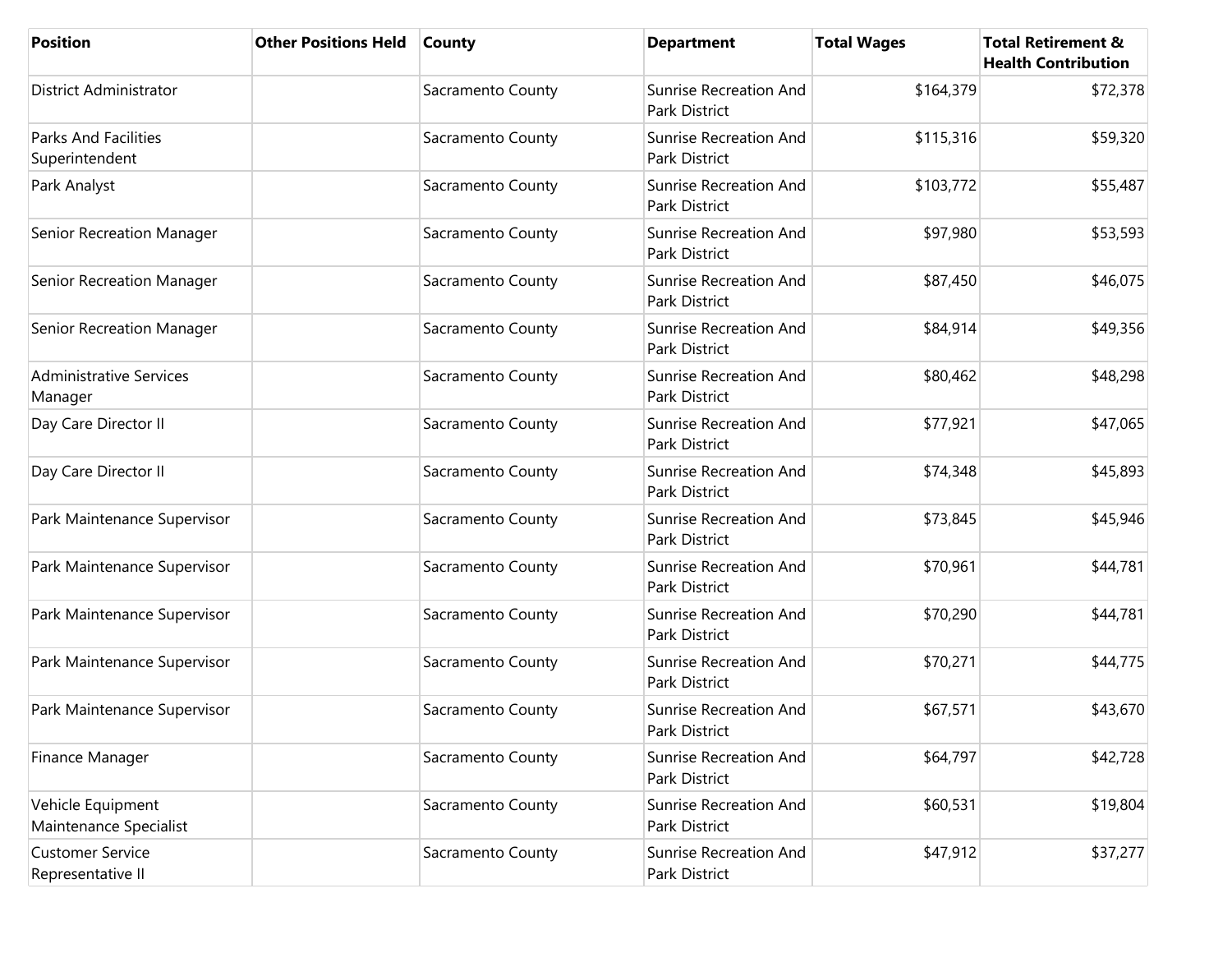| <b>Customer Service</b><br>Representative II |                              | Sacramento County | <b>Sunrise Recreation And</b><br>Park District        | \$45,767 | \$36,525 |
|----------------------------------------------|------------------------------|-------------------|-------------------------------------------------------|----------|----------|
| Park Maintenance Assistant                   |                              | Sacramento County | <b>Sunrise Recreation And</b><br>Park District        | \$41,181 | \$4,690  |
| Park Maintenance Assistant                   |                              | Sacramento County | <b>Sunrise Recreation And</b><br>Park District        | \$36,333 | \$11,033 |
| <b>Construction Specialist</b>               |                              | Sacramento County | <b>Sunrise Recreation And</b><br>Park District        | \$34,084 | \$10,637 |
| Office Assistant Part Time                   | Interim Account Clerk        | Sacramento County | <b>Sunrise Recreation And</b><br>Park District        | \$33,911 | \$4,557  |
| Park Maintenance Aide II                     |                              | Sacramento County | <b>Sunrise Recreation And</b><br><b>Park District</b> | \$32,660 | \$3,966  |
| Park Maintenance Aide II                     |                              | Sacramento County | <b>Sunrise Recreation And</b><br>Park District        | \$31,955 | \$3,727  |
| Park Maintenance Assistant                   |                              | Sacramento County | <b>Sunrise Recreation And</b><br>Park District        | \$31,510 | \$3,196  |
| Senior Account Clerk                         |                              | Sacramento County | <b>Sunrise Recreation And</b><br>Park District        | \$30,572 | \$26,094 |
| <b>Tractor Operator</b>                      |                              | Sacramento County | <b>Sunrise Recreation And</b><br>Park District        | \$30,491 | \$10,320 |
| <b>Recreation Coordinator II</b>             |                              | Sacramento County | <b>Sunrise Recreation And</b><br>Park District        | \$30,237 | \$4,161  |
| <b>Recreation Coordinator II</b>             |                              | Sacramento County | <b>Sunrise Recreation And</b><br>Park District        | \$29,547 | \$4,227  |
| Assistant Day Care Director                  | Interim Day Care<br>Director | Sacramento County | <b>Sunrise Recreation And</b><br><b>Park District</b> | \$29,056 | \$10,231 |
| Park Maintenance Assistant                   |                              | Sacramento County | <b>Sunrise Recreation And</b><br>Park District        | \$28,975 | \$3,878  |
| Park Maintenance Assistant                   |                              | Sacramento County | <b>Sunrise Recreation And</b><br>Park District        | \$28,890 | \$10,266 |
| Park Maintenance Aide II                     |                              | Sacramento County | <b>Sunrise Recreation And</b><br>Park District        | \$28,674 | \$9,995  |
| Park Maintenance Aide II                     |                              | Sacramento County | <b>Sunrise Recreation And</b><br>Park District        | \$28,619 | \$3,832  |
| Park Maintenance Assistant                   |                              | Sacramento County | Sunrise Recreation And<br>Park District               | \$27,985 | \$9,845  |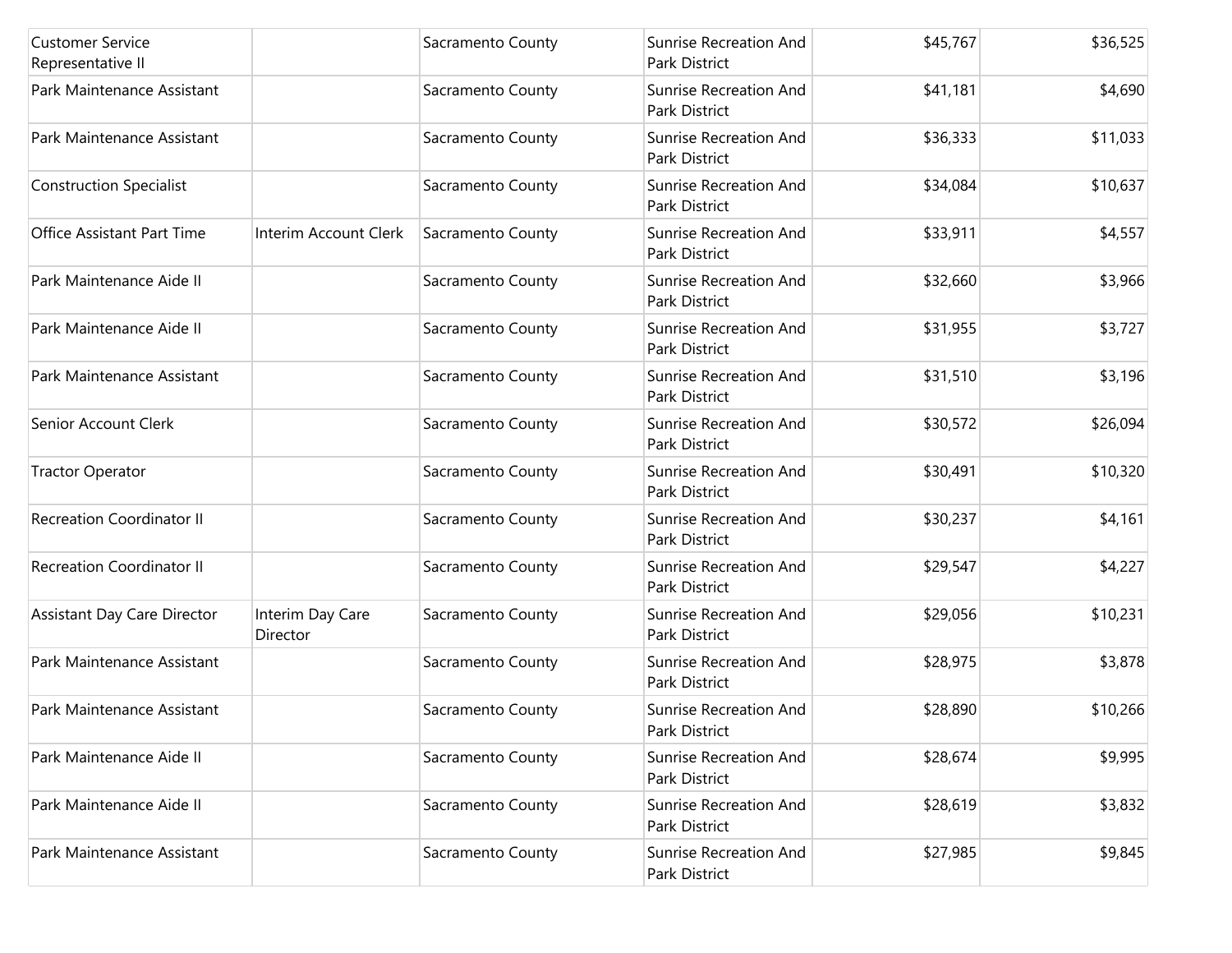| Assistant Day Care Director        |                              | Sacramento County | <b>Sunrise Recreation And</b><br>Park District | \$27,827 | \$3,870  |
|------------------------------------|------------------------------|-------------------|------------------------------------------------|----------|----------|
| <b>Assistant Day Care Director</b> | Interim Day Care<br>Director | Sacramento County | <b>Sunrise Recreation And</b><br>Park District | \$27,023 | \$3,964  |
| Park Maintenance Aide II           |                              | Sacramento County | <b>Sunrise Recreation And</b><br>Park District | \$26,690 | \$3,664  |
| Park Maintenance Aide II           |                              | Sacramento County | <b>Sunrise Recreation And</b><br>Park District | \$26,664 | \$10,061 |
| Park Maintenance Aide II           |                              | Sacramento County | <b>Sunrise Recreation And</b><br>Park District | \$26,564 | \$3,677  |
| Park Maintenance Aide II           |                              | Sacramento County | <b>Sunrise Recreation And</b><br>Park District | \$26,516 | \$9,793  |
| Park Maintenance Aide II           |                              | Sacramento County | <b>Sunrise Recreation And</b><br>Park District | \$26,349 | \$9,844  |
| Park Maintenance Aide II           |                              | Sacramento County | <b>Sunrise Recreation And</b><br>Park District | \$26,067 | \$9,776  |
| <b>Recreation Coordinator II</b>   | Instructor                   | Sacramento County | <b>Sunrise Recreation And</b><br>Park District | \$25,932 | \$4,436  |
| Park Maintenance Assistant         |                              | Sacramento County | <b>Sunrise Recreation And</b><br>Park District | \$25,566 | \$9,733  |
| Park Maintenance Aide II           |                              | Sacramento County | <b>Sunrise Recreation And</b><br>Park District | \$25,181 | \$9,657  |
| Park Maintenance Aide II           |                              | Sacramento County | <b>Sunrise Recreation And</b><br>Park District | \$23,826 | \$9,390  |
| Park Maintenance Aide II           |                              | Sacramento County | <b>Sunrise Recreation And</b><br>Park District | \$23,699 | \$9,438  |
| Park Maintenance Aide II           |                              | Sacramento County | <b>Sunrise Recreation And</b><br>Park District | \$22,587 | \$0      |
| Assistant Day Care Director        |                              | Sacramento County | <b>Sunrise Recreation And</b><br>Park District | \$22,159 | \$2,279  |
| Park Maintenance Aide II           |                              | Sacramento County | <b>Sunrise Recreation And</b><br>Park District | \$21,388 | \$7,280  |
| Day Care Head Teacher              |                              | Sacramento County | <b>Sunrise Recreation And</b><br>Park District | \$20,239 | \$0      |
| Day Care Head Teacher              |                              | Sacramento County | <b>Sunrise Recreation And</b><br>Park District | \$19,025 | \$0      |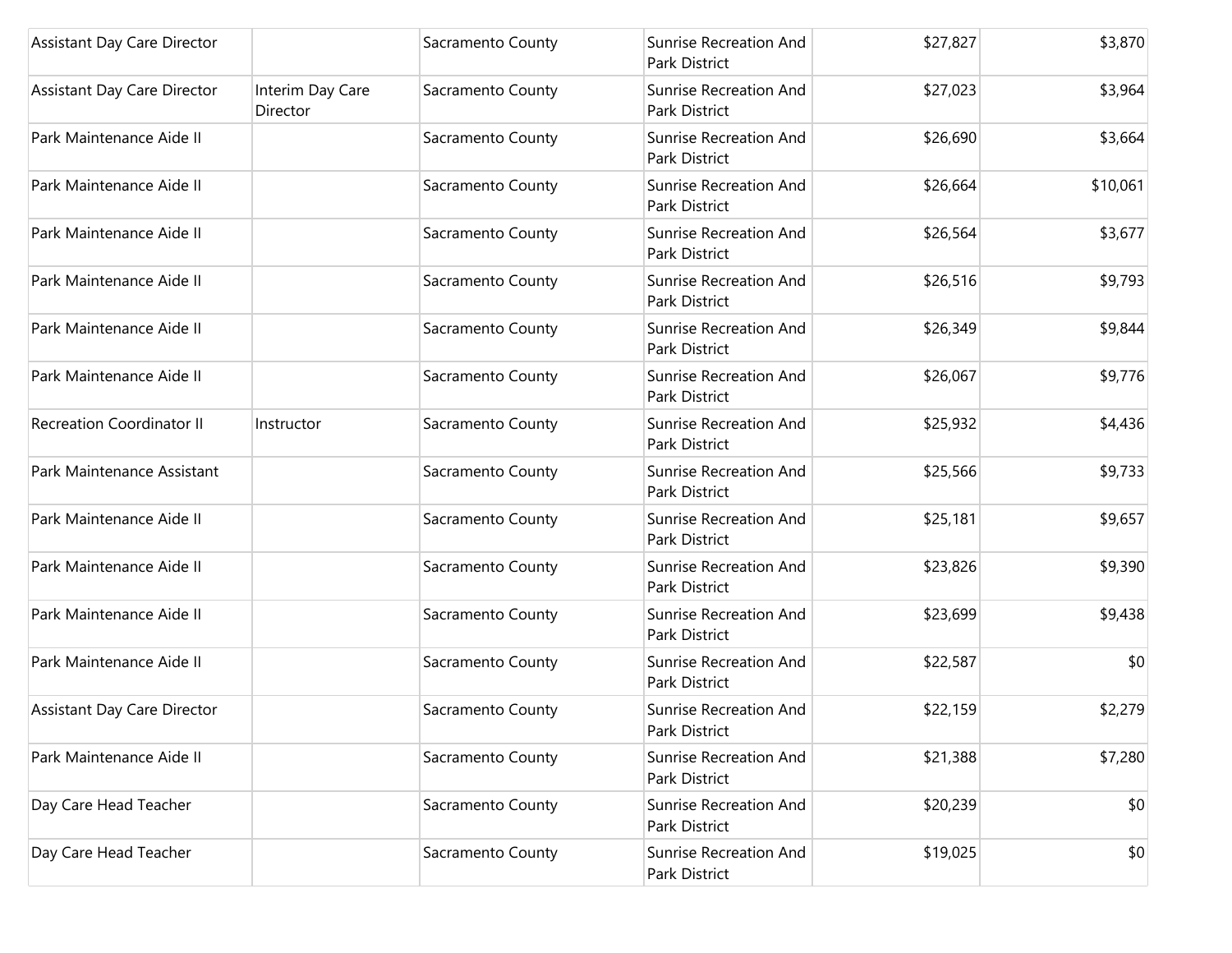| Day Care Head Teacher           |            | Sacramento County | <b>Sunrise Recreation And</b><br>Park District        | \$18,261 | \$0 |
|---------------------------------|------------|-------------------|-------------------------------------------------------|----------|-----|
| Office Assistant Part Time      |            | Sacramento County | <b>Sunrise Recreation And</b><br>Park District        | \$18,049 | \$0 |
| Day Care Head Teacher           |            | Sacramento County | <b>Sunrise Recreation And</b><br>Park District        | \$17,988 | \$0 |
| Day Care Teacher                |            | Sacramento County | <b>Sunrise Recreation And</b><br><b>Park District</b> | \$17,708 | \$0 |
| Day Care Head Teacher           |            | Sacramento County | <b>Sunrise Recreation And</b><br>Park District        | \$16,977 | \$0 |
| Day Care Teacher                |            | Sacramento County | <b>Sunrise Recreation And</b><br>Park District        | \$16,870 | \$0 |
| Day Care Teacher                |            | Sacramento County | <b>Sunrise Recreation And</b><br>Park District        | \$16,788 | \$0 |
| Day Care Teacher                |            | Sacramento County | <b>Sunrise Recreation And</b><br>Park District        | \$16,664 | \$0 |
| Day Care Teacher                |            | Sacramento County | <b>Sunrise Recreation And</b><br>Park District        | \$15,648 | \$0 |
| Day Care Teacher                |            | Sacramento County | <b>Sunrise Recreation And</b><br>Park District        | \$15,556 | \$0 |
| Day Care Teacher                |            | Sacramento County | <b>Sunrise Recreation And</b><br>Park District        | \$15,551 | \$0 |
| Day Care Head Teacher           |            | Sacramento County | <b>Sunrise Recreation And</b><br>Park District        | \$15,523 | \$0 |
| Day Care Head Teacher           |            | Sacramento County | <b>Sunrise Recreation And</b><br>Park District        | \$15,114 | \$0 |
| Day Care Teacher                |            | Sacramento County | <b>Sunrise Recreation And</b><br>Park District        | \$15,106 | \$0 |
| Day Care Head Teacher           |            | Sacramento County | <b>Sunrise Recreation And</b><br>Park District        | \$14,926 | \$0 |
| Day Care Teacher                |            | Sacramento County | <b>Sunrise Recreation And</b><br>Park District        | \$14,712 | \$0 |
| Day Care Teacher                |            | Sacramento County | <b>Sunrise Recreation And</b><br>Park District        | \$14,549 | \$0 |
| <b>Recreation Coordinator I</b> | Instructor | Sacramento County | Sunrise Recreation And<br>Park District               | \$14,483 | \$0 |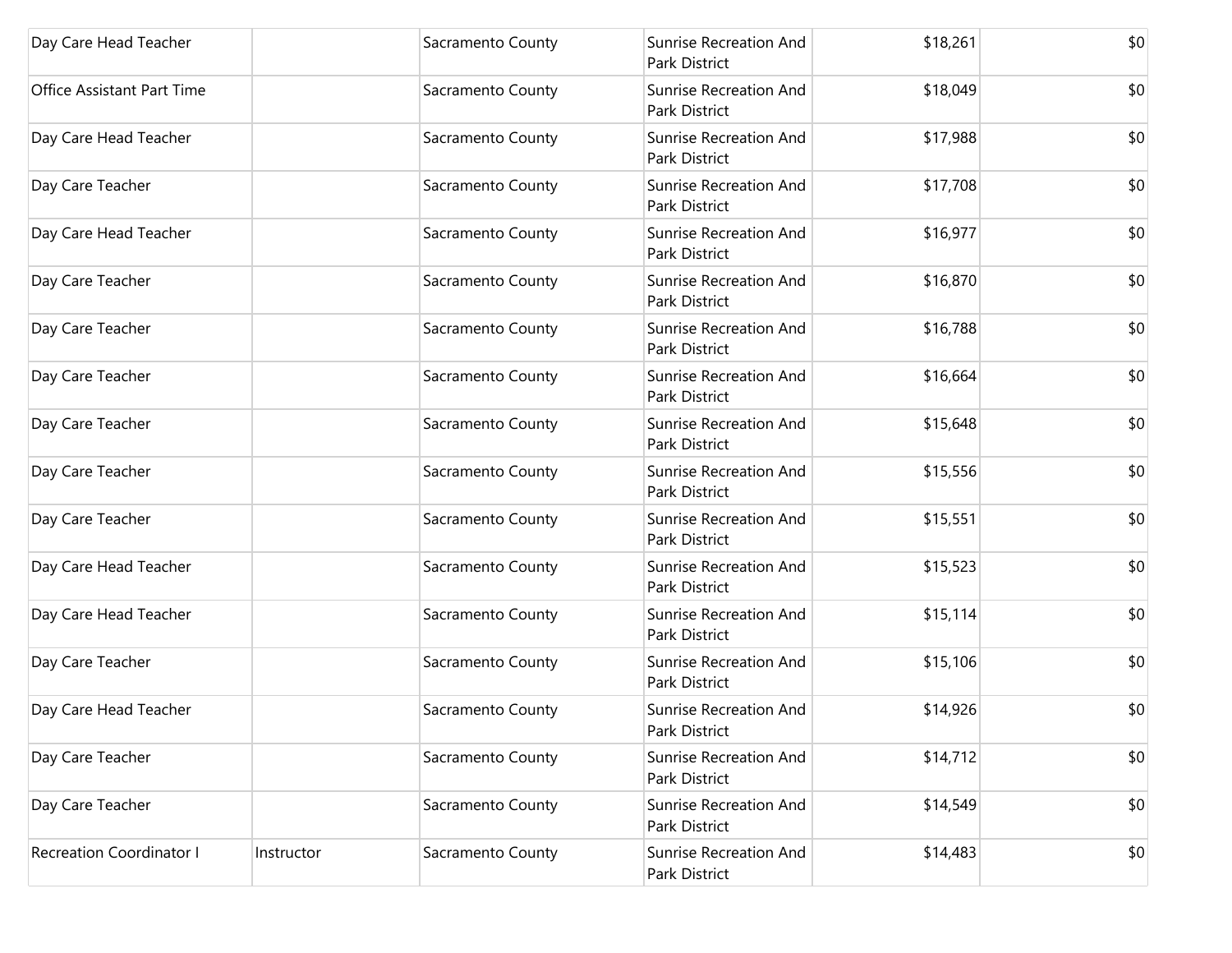| Day Care Head Teacher           |                                     | Sacramento County | <b>Sunrise Recreation And</b><br>Park District | \$14,366 | \$0 |
|---------------------------------|-------------------------------------|-------------------|------------------------------------------------|----------|-----|
| Pool Manager                    | Head Swim Coach                     | Sacramento County | Sunrise Recreation And<br>Park District        | \$14,121 | \$0 |
| Day Care Teacher                |                                     | Sacramento County | <b>Sunrise Recreation And</b><br>Park District | \$13,754 | \$0 |
| Day Care Teacher                |                                     | Sacramento County | <b>Sunrise Recreation And</b><br>Park District | \$13,574 | \$0 |
| Day Care Teacher                |                                     | Sacramento County | <b>Sunrise Recreation And</b><br>Park District | \$13,550 | \$0 |
| Day Care Teacher                |                                     | Sacramento County | <b>Sunrise Recreation And</b><br>Park District | \$13,541 | \$0 |
| Park Maintenance Aide I         |                                     | Sacramento County | Sunrise Recreation And<br>Park District        | \$13,390 | \$0 |
| Park Maintenance Aide I         |                                     | Sacramento County | <b>Sunrise Recreation And</b><br>Park District | \$13,320 | \$0 |
| Park Maintenance Aide I         |                                     | Sacramento County | Sunrise Recreation And<br>Park District        | \$13,214 | \$0 |
| <b>Recreation Coordinator I</b> | Recreation Leader II,<br>Instructor | Sacramento County | <b>Sunrise Recreation And</b><br>Park District | \$13,189 | \$0 |
| <b>Recreation Coordinator I</b> |                                     | Sacramento County | <b>Sunrise Recreation And</b><br>Park District | \$12,687 | \$0 |
| Day Care Teacher                |                                     | Sacramento County | Sunrise Recreation And<br>Park District        | \$12,500 | \$0 |
| Day Care Teacher                |                                     | Sacramento County | Sunrise Recreation And<br>Park District        | \$12,378 | \$0 |
| Park Maintenance Aide I         |                                     | Sacramento County | Sunrise Recreation And<br>Park District        | \$12,350 | \$0 |
| Park Maintenance Aide I         |                                     | Sacramento County | <b>Sunrise Recreation And</b><br>Park District | \$12,280 | \$0 |
| Day Care Head Teacher           |                                     | Sacramento County | Sunrise Recreation And<br>Park District        | \$12,223 | \$0 |
| Day Care Head Teacher           |                                     | Sacramento County | <b>Sunrise Recreation And</b><br>Park District | \$12,044 | \$0 |
| Park Maintenance Aide I         |                                     | Sacramento County | <b>Sunrise Recreation And</b><br>Park District | \$11,533 | \$0 |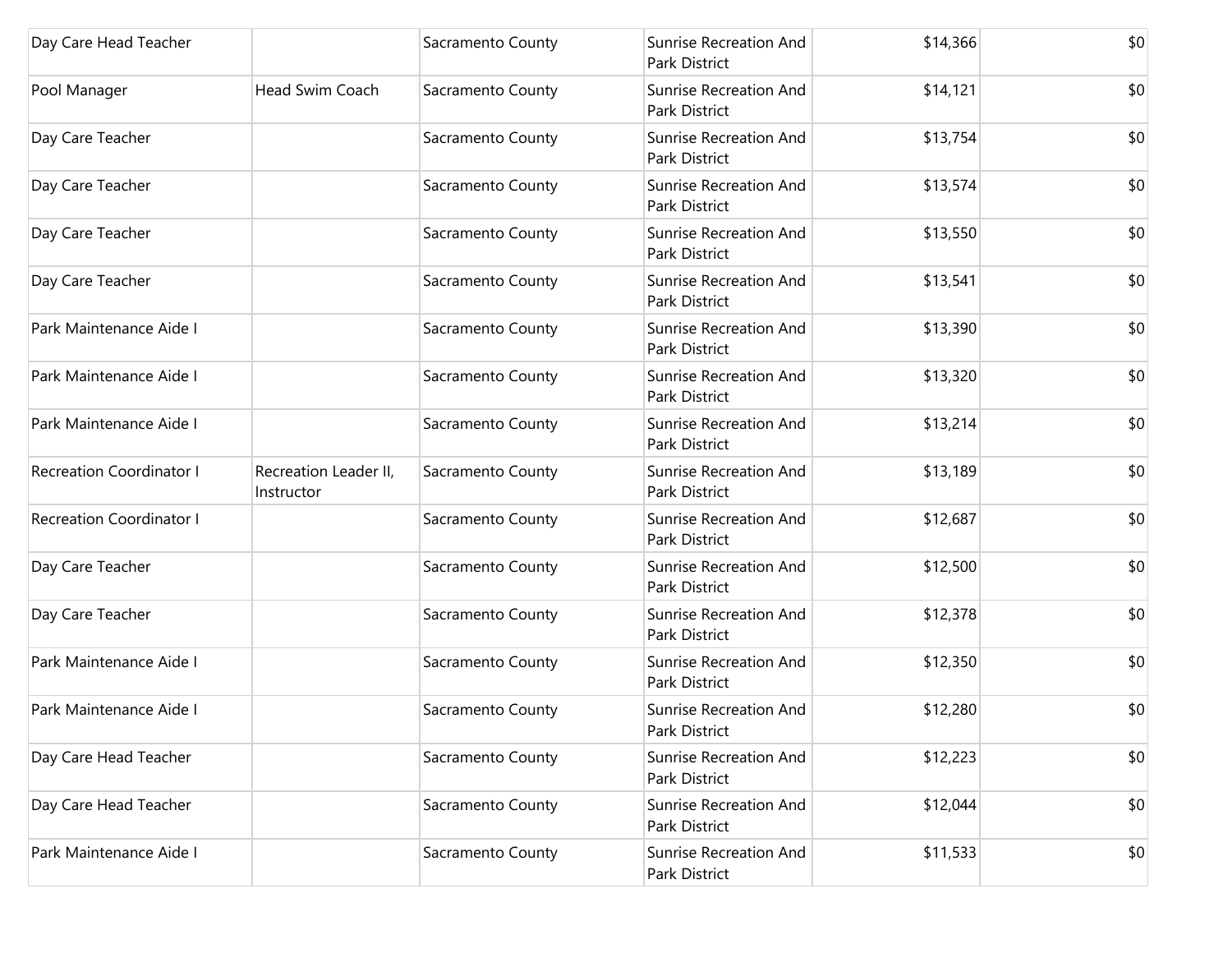| Park Maintenance Aide I     | Sacramento County | Sunrise Recreation And<br>Park District        | \$11,498 | \$0     |
|-----------------------------|-------------------|------------------------------------------------|----------|---------|
| Day Care teacher Aide       | Sacramento County | <b>Sunrise Recreation And</b><br>Park District | \$11,494 | \$0     |
| Day Care Teacher            | Sacramento County | Sunrise Recreation And<br>Park District        | \$11,474 | \$0     |
| Day Care Teacher            | Sacramento County | Sunrise Recreation And<br>Park District        | \$11,394 | \$0     |
| Instructor                  | Sacramento County | <b>Sunrise Recreation And</b><br>Park District | \$10,864 | \$0     |
| Day Care Teacher Aide       | Sacramento County | Sunrise Recreation And<br>Park District        | \$10,687 | \$0     |
| Day Care Teacher Aide       | Sacramento County | Sunrise Recreation And<br>Park District        | \$10,686 | \$0     |
| Park Maintenance Aide II    | Sacramento County | Sunrise Recreation And<br>Park District        | \$10,652 | \$2,073 |
| Park Maintenance Aide I     | Sacramento County | <b>Sunrise Recreation And</b><br>Park District | \$10,361 | \$0     |
| Park Maintenance Aide I     | Sacramento County | <b>Sunrise Recreation And</b><br>Park District | \$10,281 | \$0     |
| Instructor                  | Sacramento County | Sunrise Recreation And<br>Park District        | \$10,197 | \$0     |
| Day Care Teacher            | Sacramento County | <b>Sunrise Recreation And</b><br>Park District | \$10,148 | \$0     |
| Assistant Day Care Director | Sacramento County | Sunrise Recreation And<br>Park District        | \$10,029 | \$902   |
| Park Maintenance Assistant  | Sacramento County | Sunrise Recreation And<br>Park District        | \$10,023 | \$0     |
| Instructor                  | Sacramento County | Sunrise Recreation And<br>Park District        | \$9,854  | \$0     |
| Day Care Teacher            | Sacramento County | Sunrise Recreation And<br>Park District        | \$9,621  | \$0     |
| Park Maintenance Aide I     | Sacramento County | Sunrise Recreation And<br>Park District        | \$9,621  | \$0     |
| Day Care Teacher Aide       | Sacramento County | <b>Sunrise Recreation And</b><br>Park District | \$9,343  | \$0     |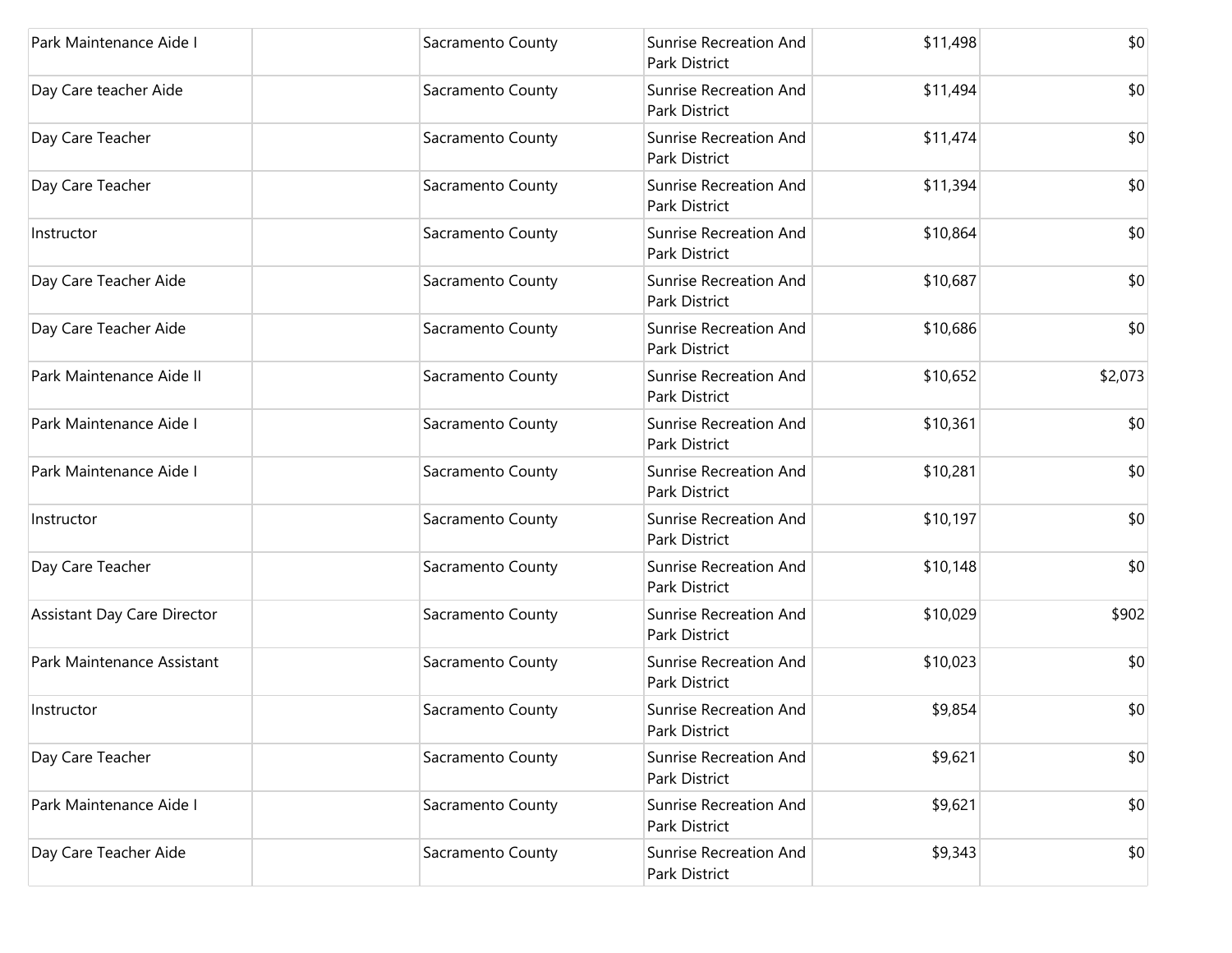| Instructor                       |                                                           | Sacramento County | <b>Sunrise Recreation And</b><br>Park District        | \$9,232 | \$0     |
|----------------------------------|-----------------------------------------------------------|-------------------|-------------------------------------------------------|---------|---------|
| Day Care Teacher Aide            | <b>Assistant Pool</b><br>Manager, Assistant<br>Swim Coach | Sacramento County | <b>Sunrise Recreation And</b><br>Park District        | \$9,122 | \$0     |
| Park Maintenance Aide I          |                                                           | Sacramento County | <b>Sunrise Recreation And</b><br><b>Park District</b> | \$8,691 | \$0     |
| <b>Recreation Coordinator I</b>  | Instructor                                                | Sacramento County | <b>Sunrise Recreation And</b><br>Park District        | \$8,437 | \$0     |
| <b>Recreation Coordinator II</b> | Instructor                                                | Sacramento County | <b>Sunrise Recreation And</b><br>Park District        | \$8,172 | \$2,550 |
| Pool Manager                     |                                                           | Sacramento County | <b>Sunrise Recreation And</b><br>Park District        | \$8,075 | \$0     |
| Day Care Teacher Aide            |                                                           | Sacramento County | <b>Sunrise Recreation And</b><br>Park District        | \$7,765 | \$0     |
| Day Care Teacher Aide            |                                                           | Sacramento County | <b>Sunrise Recreation And</b><br>Park District        | \$7,640 | \$0     |
| Day Care Teacher                 |                                                           | Sacramento County | <b>Sunrise Recreation And</b><br>Park District        | \$7,506 | \$0     |
| Park Maintenance Aide I          |                                                           | Sacramento County | <b>Sunrise Recreation And</b><br>Park District        | \$7,293 | \$0     |
| Park Maintenance Aide II         |                                                           | Sacramento County | <b>Sunrise Recreation And</b><br>Park District        | \$7,283 | \$0     |
| <b>Recreation Leader I</b>       |                                                           | Sacramento County | <b>Sunrise Recreation And</b><br><b>Park District</b> | \$7,160 | \$0     |
| Day Care Teacher                 |                                                           | Sacramento County | <b>Sunrise Recreation And</b><br>Park District        | \$6,902 | \$0     |
| Pool Manager                     | <b>Assistant Swim Coach</b>                               | Sacramento County | <b>Sunrise Recreation And</b><br>Park District        | \$6,785 | \$0     |
| Lifeguard                        |                                                           | Sacramento County | <b>Sunrise Recreation And</b><br>Park District        | \$6,648 | \$0     |
| Park Maintenance Aide I          |                                                           | Sacramento County | <b>Sunrise Recreation And</b><br>Park District        | \$6,535 | \$0     |
| Day Care Teacher                 |                                                           | Sacramento County | <b>Sunrise Recreation And</b><br><b>Park District</b> | \$6,501 | \$0     |
| Day Care Teacher                 |                                                           | Sacramento County | <b>Sunrise Recreation And</b><br>Park District        | \$6,446 | \$0     |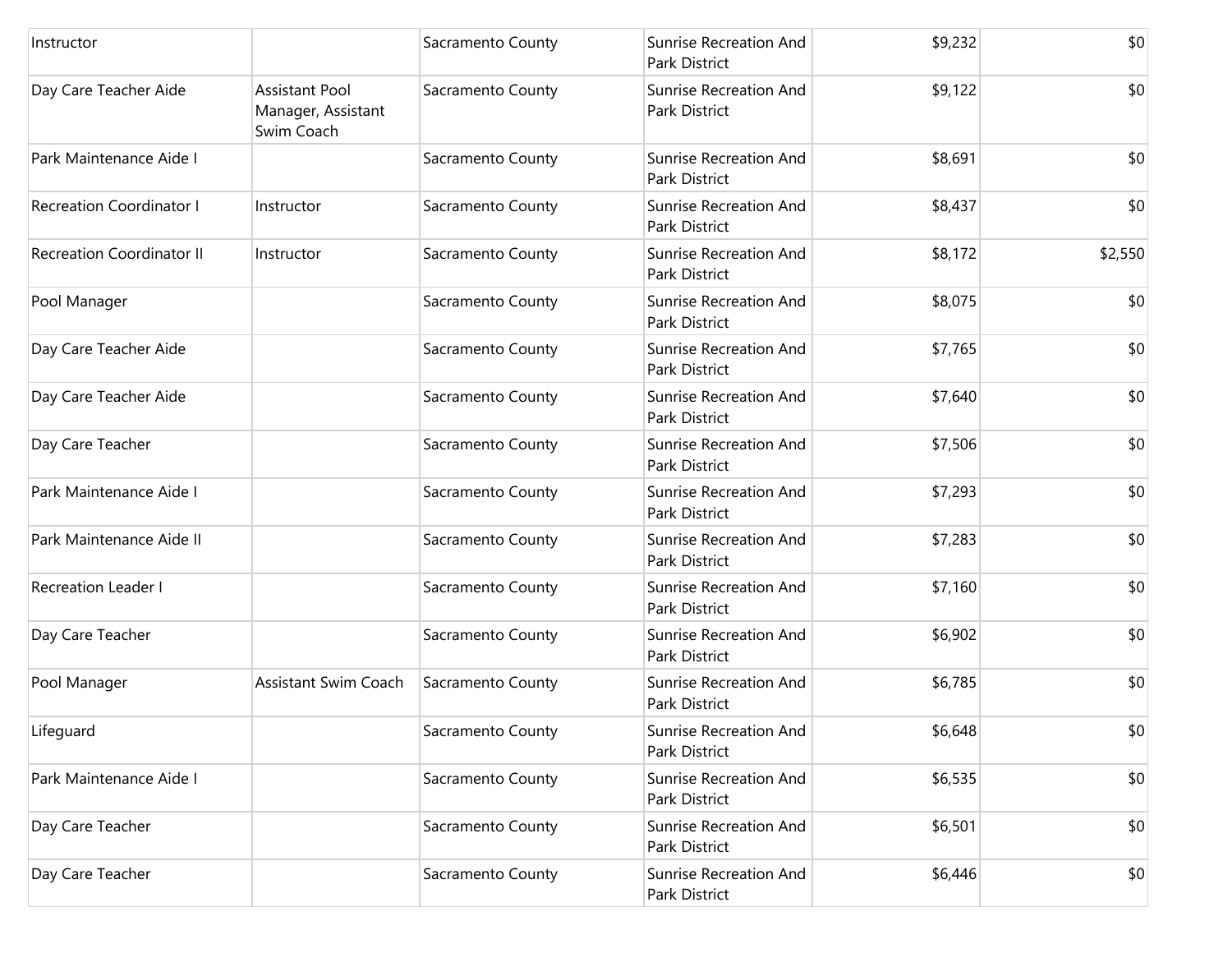| Park Maintenance Aide I         |                             | Sacramento County | <b>Sunrise Recreation And</b><br>Park District | \$6,378 | \$0 |
|---------------------------------|-----------------------------|-------------------|------------------------------------------------|---------|-----|
| Pool Manager                    |                             | Sacramento County | <b>Sunrise Recreation And</b><br>Park District | \$6,355 | \$0 |
| Instructor                      |                             | Sacramento County | <b>Sunrise Recreation And</b><br>Park District | \$6,224 | \$0 |
| Day Care Teacher                |                             | Sacramento County | <b>Sunrise Recreation And</b><br>Park District | \$6,149 | \$0 |
| Lifeguard                       |                             | Sacramento County | <b>Sunrise Recreation And</b><br>Park District | \$6,123 | \$0 |
| Instructor                      |                             | Sacramento County | <b>Sunrise Recreation And</b><br>Park District | \$5,925 | \$0 |
| <b>Recreation Coordinator I</b> |                             | Sacramento County | <b>Sunrise Recreation And</b><br>Park District | \$5,761 | \$0 |
| Park Maintenance Aide I         |                             | Sacramento County | <b>Sunrise Recreation And</b><br>Park District | \$5,646 | \$0 |
| Lifeguard                       | <b>Assistant Swim Coach</b> | Sacramento County | <b>Sunrise Recreation And</b><br>Park District | \$5,632 | \$0 |
| Instructor                      |                             | Sacramento County | <b>Sunrise Recreation And</b><br>Park District | \$5,603 | \$0 |
| Instructor                      |                             | Sacramento County | <b>Sunrise Recreation And</b><br>Park District | \$5,572 | \$0 |
| Day Care Teacher                |                             | Sacramento County | <b>Sunrise Recreation And</b><br>Park District | \$5,542 | \$0 |
| Day Care Teacher Aide           |                             | Sacramento County | <b>Sunrise Recreation And</b><br>Park District | \$5,484 | \$0 |
| Day Care Teacher                |                             | Sacramento County | <b>Sunrise Recreation And</b><br>Park District | \$5,455 | \$0 |
| Park Maintenance Aide I         |                             | Sacramento County | <b>Sunrise Recreation And</b><br>Park District | \$5,239 | \$0 |
| Day Care Teacher                |                             | Sacramento County | Sunrise Recreation And<br>Park District        | \$5,137 | \$0 |
| Lifeguard                       |                             | Sacramento County | <b>Sunrise Recreation And</b><br>Park District | \$5,050 | \$0 |
| Assistant Pool Manager          | Assistant Swim Coach        | Sacramento County | Sunrise Recreation And<br>Park District        | \$4,977 | \$0 |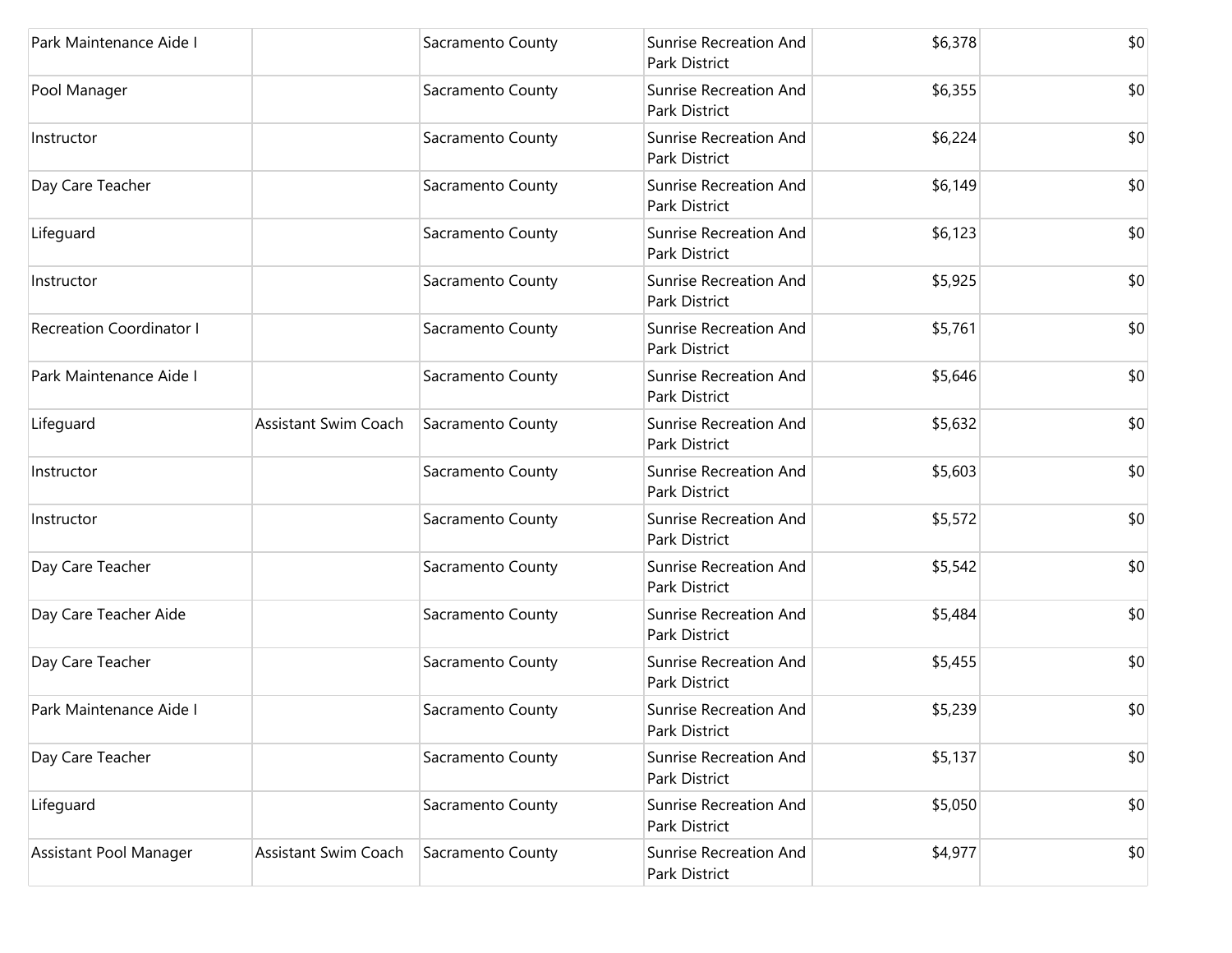| Lifeguard                      | Sacramento County | <b>Sunrise Recreation And</b><br>Park District        | \$4,872 | \$0 |
|--------------------------------|-------------------|-------------------------------------------------------|---------|-----|
| Day Care Teacher               | Sacramento County | <b>Sunrise Recreation And</b><br>Park District        | \$4,860 | \$0 |
| Assistant Pool Manager         | Sacramento County | <b>Sunrise Recreation And</b><br><b>Park District</b> | \$4,800 | \$0 |
| Assistant Pool Manager         | Sacramento County | <b>Sunrise Recreation And</b><br>Park District        | \$4,782 | \$0 |
| Lifeguard                      | Sacramento County | <b>Sunrise Recreation And</b><br>Park District        | \$4,725 | \$0 |
| Day Care Teacher Aide          | Sacramento County | <b>Sunrise Recreation And</b><br>Park District        | \$4,708 | \$0 |
| <b>Recreation Leader II</b>    | Sacramento County | Sunrise Recreation And<br>Park District               | \$4,515 | \$0 |
| Instructor                     | Sacramento County | <b>Sunrise Recreation And</b><br>Park District        | \$4,511 | \$0 |
| Lifeguard                      | Sacramento County | <b>Sunrise Recreation And</b><br>Park District        | \$4,437 | \$0 |
| Day Care Teacher               | Sacramento County | <b>Sunrise Recreation And</b><br>Park District        | \$4,428 | \$0 |
| Lifeguard                      | Sacramento County | <b>Sunrise Recreation And</b><br>Park District        | \$4,318 | \$0 |
| Lifeguard                      | Sacramento County | <b>Sunrise Recreation And</b><br>Park District        | \$4,246 | \$0 |
| Lifeguard                      | Sacramento County | <b>Sunrise Recreation And</b><br>Park District        | \$4,242 | \$0 |
| <b>Account Clerk Part Time</b> | Sacramento County | <b>Sunrise Recreation And</b><br>Park District        | \$4,218 | \$0 |
| Assistant Pool Manager         | Sacramento County | Sunrise Recreation And<br>Park District               | \$4,026 | \$0 |
| Park Maintenance Aide I        | Sacramento County | Sunrise Recreation And<br>Park District               | \$3,953 | \$0 |
| Day Care Teacher Aide          | Sacramento County | <b>Sunrise Recreation And</b><br>Park District        | \$3,896 | \$0 |
| Lifeguard                      | Sacramento County | <b>Sunrise Recreation And</b><br>Park District        | \$3,819 | \$0 |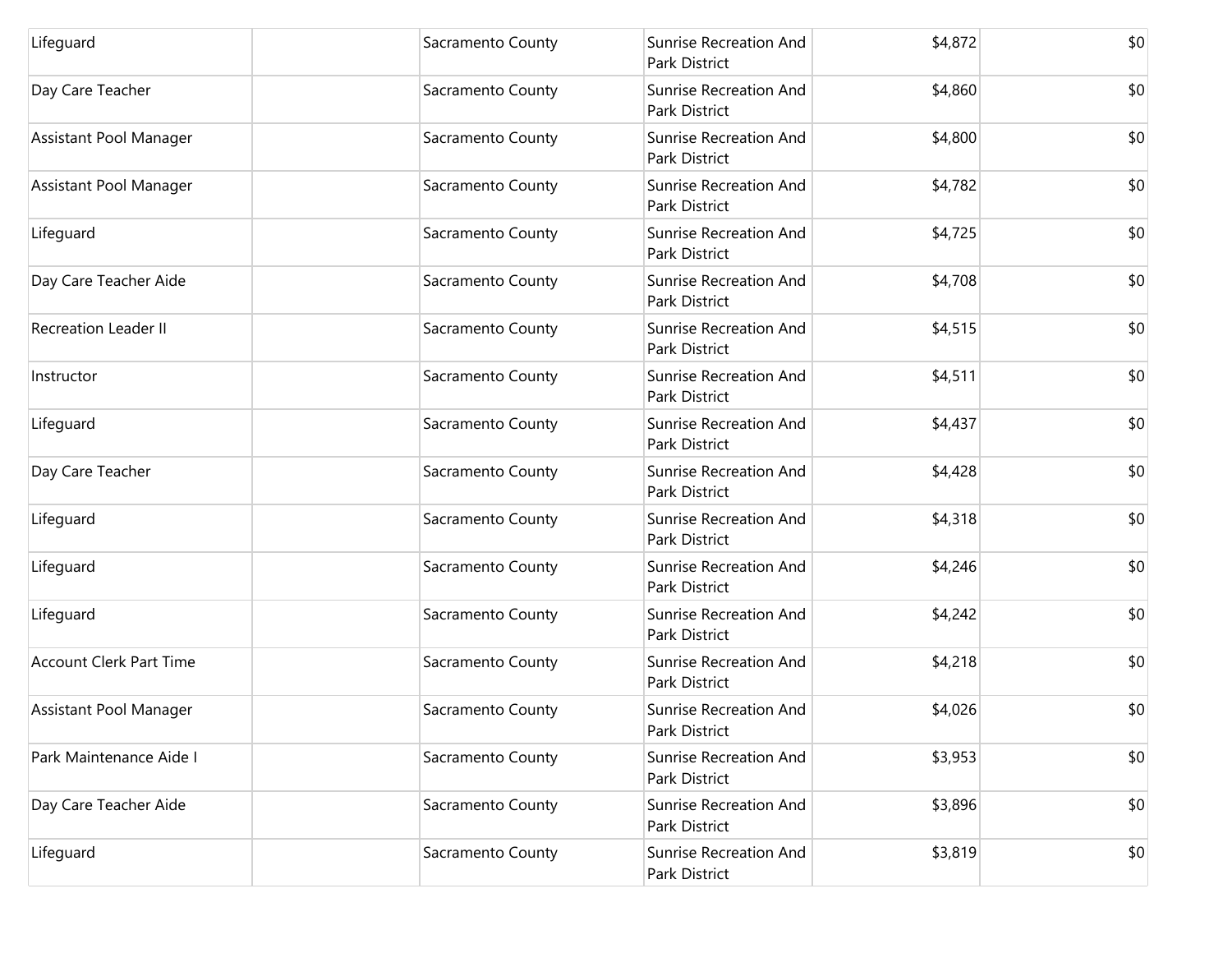| Lifeguard                   |                             | Sacramento County | <b>Sunrise Recreation And</b><br>Park District        | \$3,782 | \$0 |
|-----------------------------|-----------------------------|-------------------|-------------------------------------------------------|---------|-----|
| Day Care Teacher            |                             | Sacramento County | <b>Sunrise Recreation And</b><br>Park District        | \$3,777 | \$0 |
| Lifeguard                   |                             | Sacramento County | <b>Sunrise Recreation And</b><br><b>Park District</b> | \$3,764 | \$0 |
| Lifeguard                   |                             | Sacramento County | <b>Sunrise Recreation And</b><br>Park District        | \$3,729 | \$0 |
| Assistant Pool Manager      |                             | Sacramento County | <b>Sunrise Recreation And</b><br>Park District        | \$3,718 | \$0 |
| Lifeguard                   |                             | Sacramento County | <b>Sunrise Recreation And</b><br>Park District        | \$3,714 | \$0 |
| Lifeguard                   | <b>Assistant Swim Coach</b> | Sacramento County | <b>Sunrise Recreation And</b><br>Park District        | \$3,713 | \$0 |
| <b>Recreation Leader II</b> |                             | Sacramento County | <b>Sunrise Recreation And</b><br>Park District        | \$3,706 | \$0 |
| Lifeguard                   |                             | Sacramento County | <b>Sunrise Recreation And</b><br>Park District        | \$3,677 | \$0 |
| Lifeguard                   |                             | Sacramento County | <b>Sunrise Recreation And</b><br>Park District        | \$3,575 | \$0 |
| Instructor                  |                             | Sacramento County | <b>Sunrise Recreation And</b><br>Park District        | \$3,536 | \$0 |
| Lifeguard                   |                             | Sacramento County | <b>Sunrise Recreation And</b><br>Park District        | \$3,491 | \$0 |
| Lifeguard                   | <b>Assistant Swim Coach</b> | Sacramento County | <b>Sunrise Recreation And</b><br>Park District        | \$3,462 | \$0 |
| Lifeguard                   |                             | Sacramento County | <b>Sunrise Recreation And</b><br>Park District        | \$3,425 | \$0 |
| Assistant Pool Manager      | Instructor                  | Sacramento County | <b>Sunrise Recreation And</b><br>Park District        | \$3,350 | \$0 |
| Lifeguard                   |                             | Sacramento County | Sunrise Recreation And<br>Park District               | \$3,338 | \$0 |
| Lifeguard                   |                             | Sacramento County | <b>Sunrise Recreation And</b><br>Park District        | \$3,323 | \$0 |
| <b>Recreation Leader II</b> |                             | Sacramento County | <b>Sunrise Recreation And</b><br>Park District        | \$3,247 | \$0 |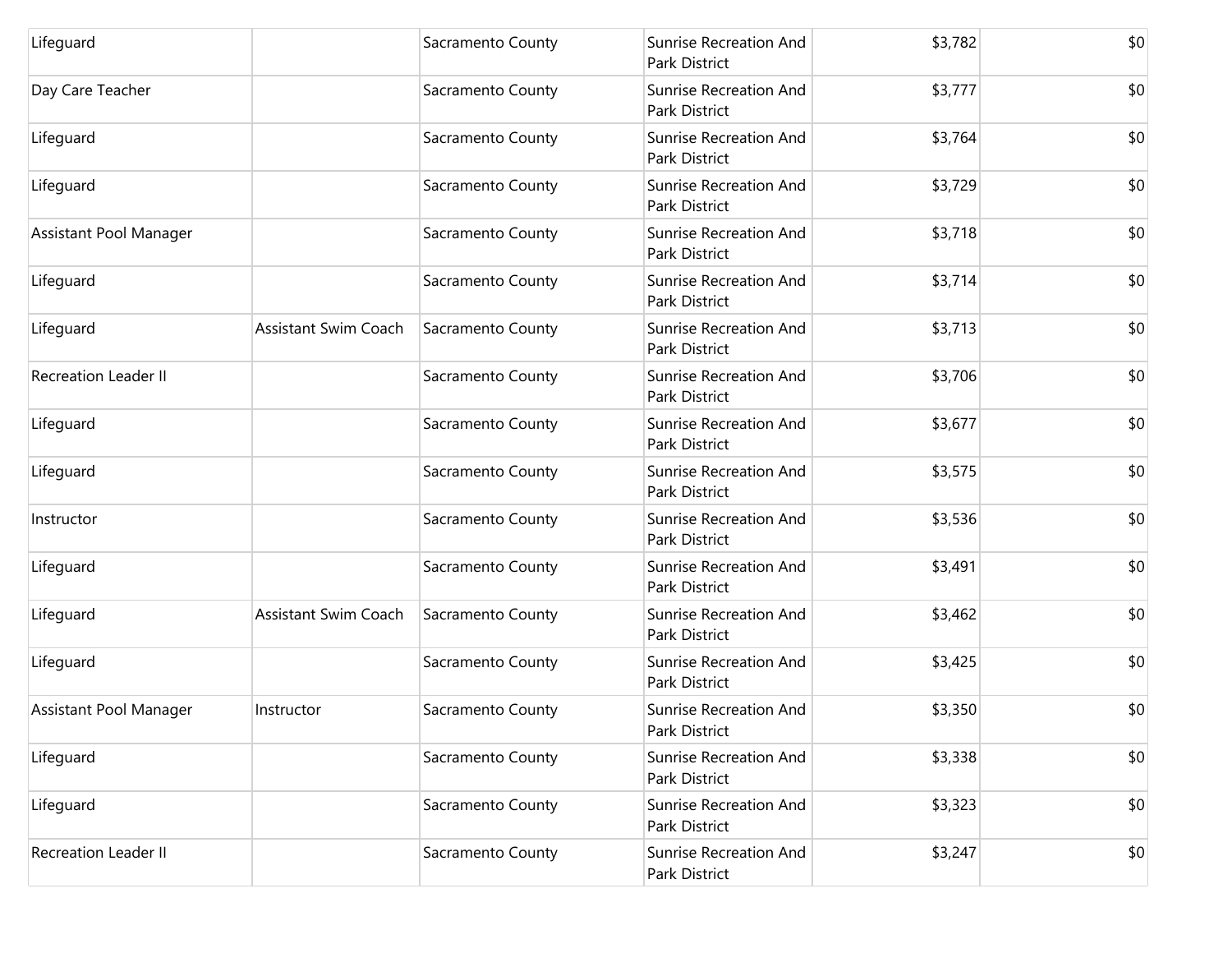| <b>Recreation Leader II</b> | Sacramento County | <b>Sunrise Recreation And</b><br>Park District | \$3,061 | \$0 |
|-----------------------------|-------------------|------------------------------------------------|---------|-----|
| Lifeguard                   | Sacramento County | <b>Sunrise Recreation And</b><br>Park District | \$3,060 | \$0 |
| Lifeguard                   | Sacramento County | <b>Sunrise Recreation And</b><br>Park District | \$2,982 | \$0 |
| <b>Aquatics Cashier</b>     | Sacramento County | <b>Sunrise Recreation And</b><br>Park District | \$2,920 | \$0 |
| Lifeguard                   | Sacramento County | <b>Sunrise Recreation And</b><br>Park District | \$2,904 | \$0 |
| Lifeguard                   | Sacramento County | <b>Sunrise Recreation And</b><br>Park District | \$2,864 | \$0 |
| Lifeguard                   | Sacramento County | <b>Sunrise Recreation And</b><br>Park District | \$2,837 | \$0 |
| Lifeguard                   | Sacramento County | <b>Sunrise Recreation And</b><br>Park District | \$2,808 | \$0 |
| Lifeguard                   | Sacramento County | <b>Sunrise Recreation And</b><br>Park District | \$2,775 | \$0 |
| Youth Sports Coordinator    | Sacramento County | <b>Sunrise Recreation And</b><br>Park District | \$2,725 | \$0 |
| Instructor                  | Sacramento County | <b>Sunrise Recreation And</b><br>Park District | \$2,688 | \$0 |
| Day Care Teacher            | Sacramento County | Sunrise Recreation And<br>Park District        | \$2,599 | \$0 |
| Park Maintenance Aide I     | Sacramento County | <b>Sunrise Recreation And</b><br>Park District | \$2,592 | \$0 |
| Lifeguard                   | Sacramento County | <b>Sunrise Recreation And</b><br>Park District | \$2,588 | \$0 |
| Lifeguard                   | Sacramento County | <b>Sunrise Recreation And</b><br>Park District | \$2,584 | \$0 |
| Lifeguard                   | Sacramento County | Sunrise Recreation And<br>Park District        | \$2,546 | \$0 |
| Lifeguard                   | Sacramento County | <b>Sunrise Recreation And</b><br>Park District | \$2,528 | \$0 |
| Day Care Teacher            | Sacramento County | Sunrise Recreation And<br>Park District        | \$2,513 | \$0 |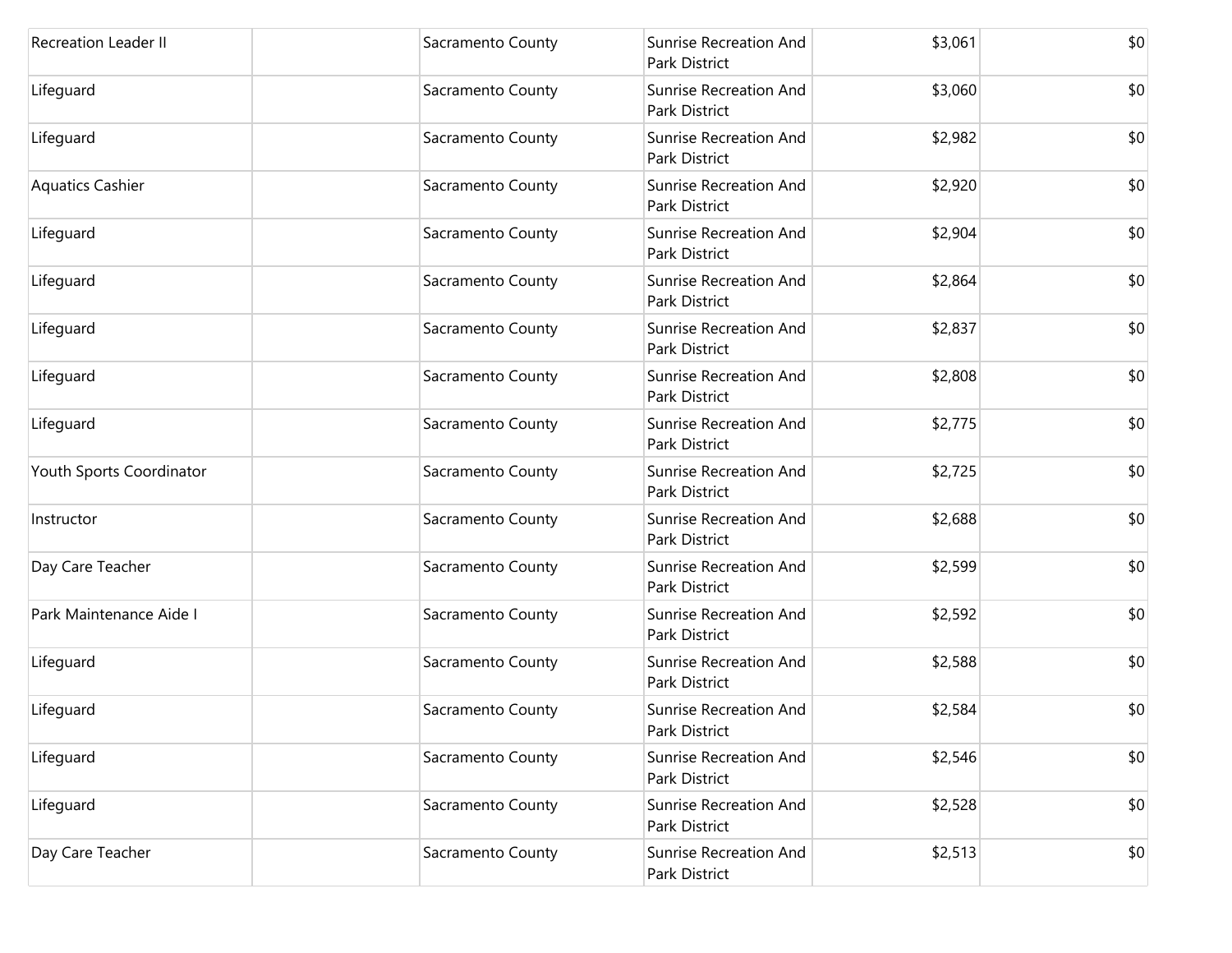| Lifeguard                   |            | Sacramento County | <b>Sunrise Recreation And</b><br>Park District | \$2,507 | \$0 |
|-----------------------------|------------|-------------------|------------------------------------------------|---------|-----|
| Lifeguard                   |            | Sacramento County | <b>Sunrise Recreation And</b><br>Park District | \$2,507 | \$0 |
| Instructor                  |            | Sacramento County | <b>Sunrise Recreation And</b><br>Park District | \$2,485 | \$0 |
| Lifeguard                   |            | Sacramento County | <b>Sunrise Recreation And</b><br>Park District | \$2,469 | \$0 |
| Day Care Teacher            |            | Sacramento County | <b>Sunrise Recreation And</b><br>Park District | \$2,444 | \$0 |
| Lifeguard                   |            | Sacramento County | <b>Sunrise Recreation And</b><br>Park District | \$2,432 | \$0 |
| Lifeguard                   |            | Sacramento County | <b>Sunrise Recreation And</b><br>Park District | \$2,420 | \$0 |
| Pool Manager                | Instructor | Sacramento County | <b>Sunrise Recreation And</b><br>Park District | \$2,417 | \$0 |
| Lifeguard                   |            | Sacramento County | <b>Sunrise Recreation And</b><br>Park District | \$2,368 | \$0 |
| Lifeguard                   |            | Sacramento County | <b>Sunrise Recreation And</b><br>Park District | \$2,349 | \$0 |
| Lifeguard                   |            | Sacramento County | <b>Sunrise Recreation And</b><br>Park District | \$2,347 | \$0 |
| Lifeguard                   |            | Sacramento County | <b>Sunrise Recreation And</b><br>Park District | \$2,341 | \$0 |
| Lifeguard                   |            | Sacramento County | <b>Sunrise Recreation And</b><br>Park District | \$2,333 | \$0 |
| Lifeguard                   |            | Sacramento County | <b>Sunrise Recreation And</b><br>Park District | \$2,331 | \$0 |
| <b>Recreation Leader II</b> |            | Sacramento County | Sunrise Recreation And<br>Park District        | \$2,323 | \$0 |
| Lifeguard                   |            | Sacramento County | Sunrise Recreation And<br>Park District        | \$2,244 | \$0 |
| Lifeguard                   |            | Sacramento County | <b>Sunrise Recreation And</b><br>Park District | \$2,229 | \$0 |
| Lifeguard                   |            | Sacramento County | Sunrise Recreation And<br>Park District        | \$2,226 | \$0 |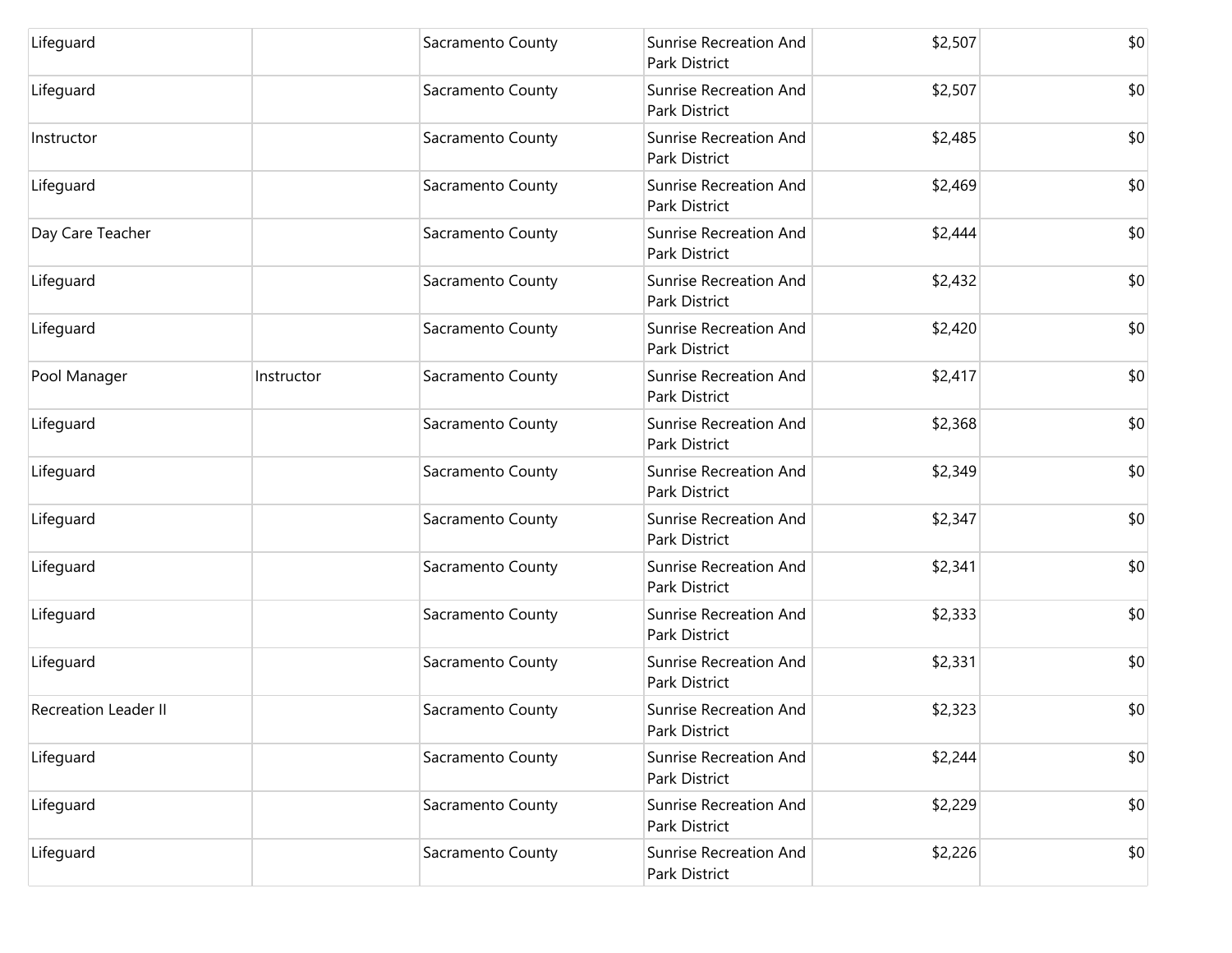| Park Maintenance Aide I         | Sacramento County | Sunrise Recreation And<br>Park District        | \$2,224 | \$0 |
|---------------------------------|-------------------|------------------------------------------------|---------|-----|
| Sports Scorekeeper II           | Sacramento County | <b>Sunrise Recreation And</b><br>Park District | \$2,184 | \$0 |
| Lifeguard                       | Sacramento County | Sunrise Recreation And<br>Park District        | \$2,181 | \$0 |
| Lifeguard                       | Sacramento County | <b>Sunrise Recreation And</b><br>Park District | \$2,176 | \$0 |
| Day Care Teacher                | Sacramento County | Sunrise Recreation And<br>Park District        | \$2,164 | \$0 |
| Lifeguard                       | Sacramento County | <b>Sunrise Recreation And</b><br>Park District | \$2,153 | \$0 |
| Lifeguard                       | Sacramento County | Sunrise Recreation And<br>Park District        | \$2,145 | \$0 |
| Lifeguard                       | Sacramento County | Sunrise Recreation And<br>Park District        | \$2,116 | \$0 |
| Lifeguard                       | Sacramento County | Sunrise Recreation And<br>Park District        | \$2,116 | \$0 |
| Lifeguard                       | Sacramento County | <b>Sunrise Recreation And</b><br>Park District | \$2,082 | \$0 |
| Lifeguard                       | Sacramento County | <b>Sunrise Recreation And</b><br>Park District | \$2,082 | \$0 |
| <b>Recreation Leader II</b>     | Sacramento County | Sunrise Recreation And<br>Park District        | \$2,063 | \$0 |
| <b>Aquatics Cashier</b>         | Sacramento County | <b>Sunrise Recreation And</b><br>Park District | \$2,050 | \$0 |
| <b>Recreation Coordinator I</b> | Sacramento County | Sunrise Recreation And<br>Park District        | \$2,048 | \$0 |
| Lifeguard                       | Sacramento County | <b>Sunrise Recreation And</b><br>Park District | \$2,024 | \$0 |
| Lifeguard                       | Sacramento County | Sunrise Recreation And<br>Park District        | \$1,977 | \$0 |
| Lifeguard                       | Sacramento County | Sunrise Recreation And<br>Park District        | \$1,964 | \$0 |
| Lifeguard                       | Sacramento County | Sunrise Recreation And<br>Park District        | \$1,933 | \$0 |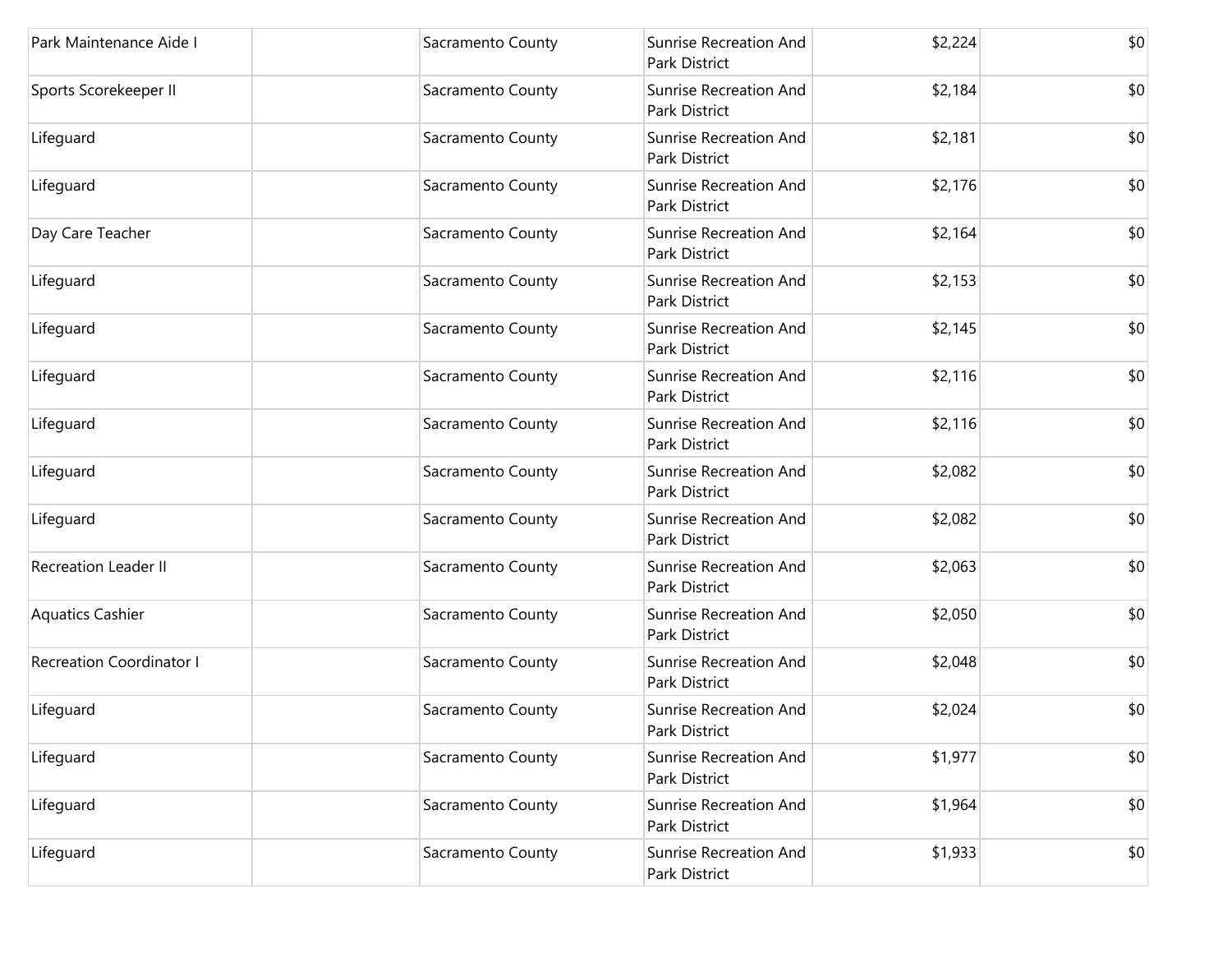| Park Maintenance Aide I     |                             | Sacramento County | <b>Sunrise Recreation And</b><br>Park District | \$1,928 | \$0 |
|-----------------------------|-----------------------------|-------------------|------------------------------------------------|---------|-----|
| Lifeguard                   |                             | Sacramento County | <b>Sunrise Recreation And</b><br>Park District | \$1,903 | \$0 |
| Lifeguard                   |                             | Sacramento County | <b>Sunrise Recreation And</b><br>Park District | \$1,866 | \$0 |
| Park Maintenance Aide I     |                             | Sacramento County | <b>Sunrise Recreation And</b><br>Park District | \$1,847 | \$0 |
| Lifeguard                   |                             | Sacramento County | <b>Sunrise Recreation And</b><br>Park District | \$1,834 | \$0 |
| Instructor                  |                             | Sacramento County | <b>Sunrise Recreation And</b><br>Park District | \$1,813 | \$0 |
| <b>Recreation Leader II</b> |                             | Sacramento County | <b>Sunrise Recreation And</b><br>Park District | \$1,793 | \$0 |
| Lifeguard                   |                             | Sacramento County | <b>Sunrise Recreation And</b><br>Park District | \$1,756 | \$0 |
| <b>Aquatics Cashier</b>     |                             | Sacramento County | <b>Sunrise Recreation And</b><br>Park District | \$1,740 | \$0 |
| Lifeguard                   |                             | Sacramento County | <b>Sunrise Recreation And</b><br>Park District | \$1,740 | \$0 |
| Lifeguard                   |                             | Sacramento County | <b>Sunrise Recreation And</b><br>Park District | \$1,709 | \$0 |
| Lifeguard                   |                             | Sacramento County | Sunrise Recreation And<br>Park District        | \$1,666 | \$0 |
| <b>Aquatics Cashier</b>     |                             | Sacramento County | <b>Sunrise Recreation And</b><br>Park District | \$1,633 | \$0 |
| Instructor                  |                             | Sacramento County | <b>Sunrise Recreation And</b><br>Park District | \$1,629 | \$0 |
| Instructor                  | <b>Recreation Leader II</b> | Sacramento County | <b>Sunrise Recreation And</b><br>Park District | \$1,597 | \$0 |
| Lifeguard                   |                             | Sacramento County | Sunrise Recreation And<br>Park District        | \$1,567 | \$0 |
| Lifeguard                   |                             | Sacramento County | <b>Sunrise Recreation And</b><br>Park District | \$1,562 | \$0 |
| Lifeguard                   |                             | Sacramento County | Sunrise Recreation And<br>Park District        | \$1,555 | \$0 |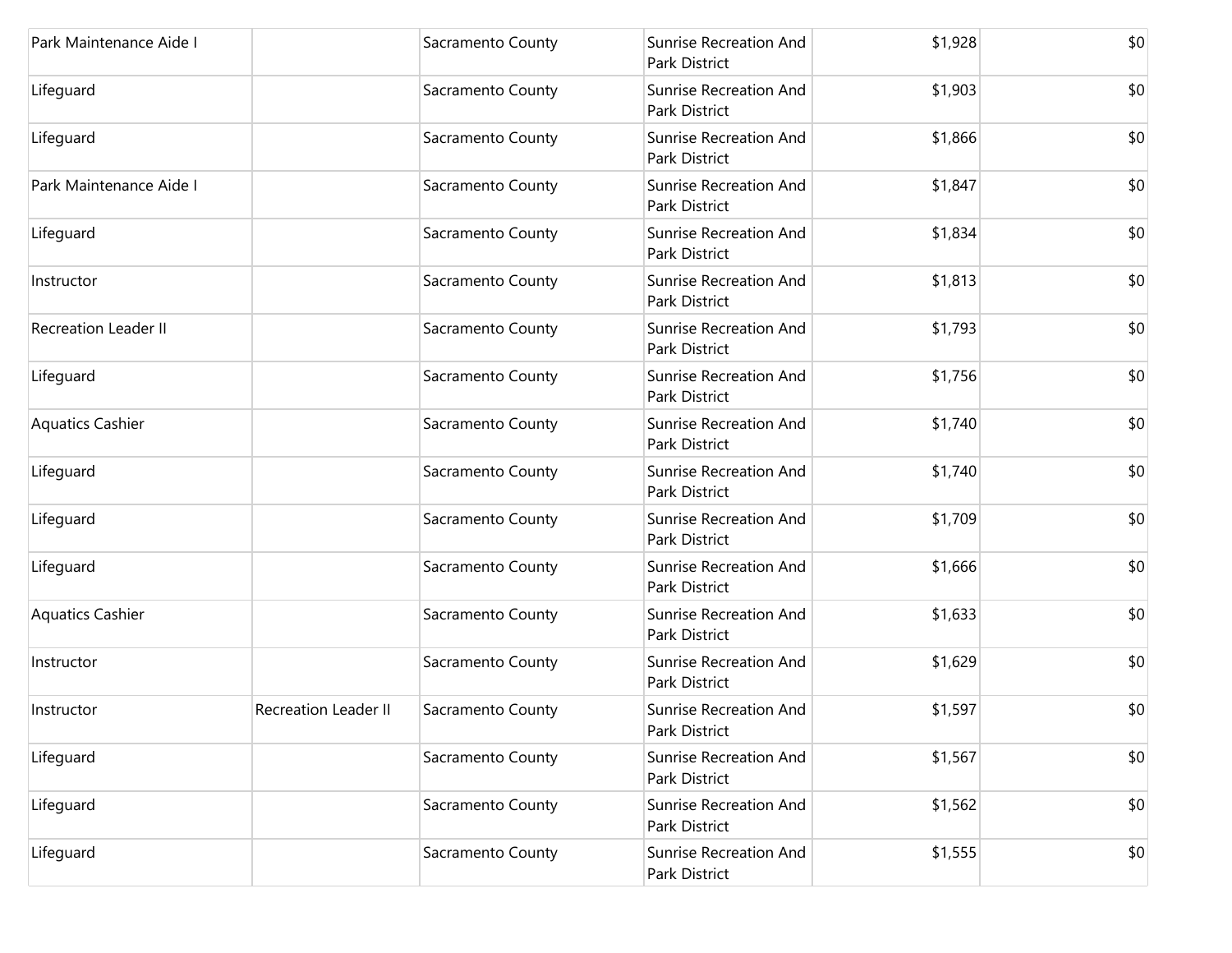| Lifeguard                       |            | Sacramento County | <b>Sunrise Recreation And</b><br>Park District        | \$1,546 | \$0 |
|---------------------------------|------------|-------------------|-------------------------------------------------------|---------|-----|
| Day Care Teacher                |            | Sacramento County | <b>Sunrise Recreation And</b><br>Park District        | \$1,544 | \$0 |
| Lifeguard                       |            | Sacramento County | <b>Sunrise Recreation And</b><br><b>Park District</b> | \$1,519 | \$0 |
| <b>Recreation Leader II</b>     |            | Sacramento County | <b>Sunrise Recreation And</b><br>Park District        | \$1,485 | \$0 |
| <b>Aquatics Cashier</b>         |            | Sacramento County | <b>Sunrise Recreation And</b><br>Park District        | \$1,465 | \$0 |
| Instructor                      |            | Sacramento County | <b>Sunrise Recreation And</b><br>Park District        | \$1,450 | \$0 |
| Instructor                      |            | Sacramento County | <b>Sunrise Recreation And</b><br>Park District        | \$1,440 | \$0 |
| <b>Aquatics Cashier</b>         |            | Sacramento County | <b>Sunrise Recreation And</b><br>Park District        | \$1,440 | \$0 |
| <b>Aquatics Cashier</b>         |            | Sacramento County | <b>Sunrise Recreation And</b><br>Park District        | \$1,383 | \$0 |
| Park Maintenance Aide I         |            | Sacramento County | <b>Sunrise Recreation And</b><br>Park District        | \$1,347 | \$0 |
| <b>Aquatics Cashier</b>         |            | Sacramento County | <b>Sunrise Recreation And</b><br>Park District        | \$1,319 | \$0 |
| Lifeguard                       |            | Sacramento County | <b>Sunrise Recreation And</b><br>Park District        | \$1,313 | \$0 |
| Youth Sports Coordinator        |            | Sacramento County | <b>Sunrise Recreation And</b><br>Park District        | \$1,266 | \$0 |
| <b>Recreation Leader II</b>     |            | Sacramento County | <b>Sunrise Recreation And</b><br>Park District        | \$1,252 | \$0 |
| Instructor                      |            | Sacramento County | Sunrise Recreation And<br>Park District               | \$1,244 | \$0 |
| <b>Recreation Coordinator I</b> | Instructor | Sacramento County | Sunrise Recreation And<br>Park District               | \$1,219 | \$0 |
| <b>Recreation Leader II</b>     |            | Sacramento County | <b>Sunrise Recreation And</b><br>Park District        | \$1,212 | \$0 |
| <b>Advisory Board Member</b>    |            | Sacramento County | Sunrise Recreation And<br>Park District               | \$1,200 | \$0 |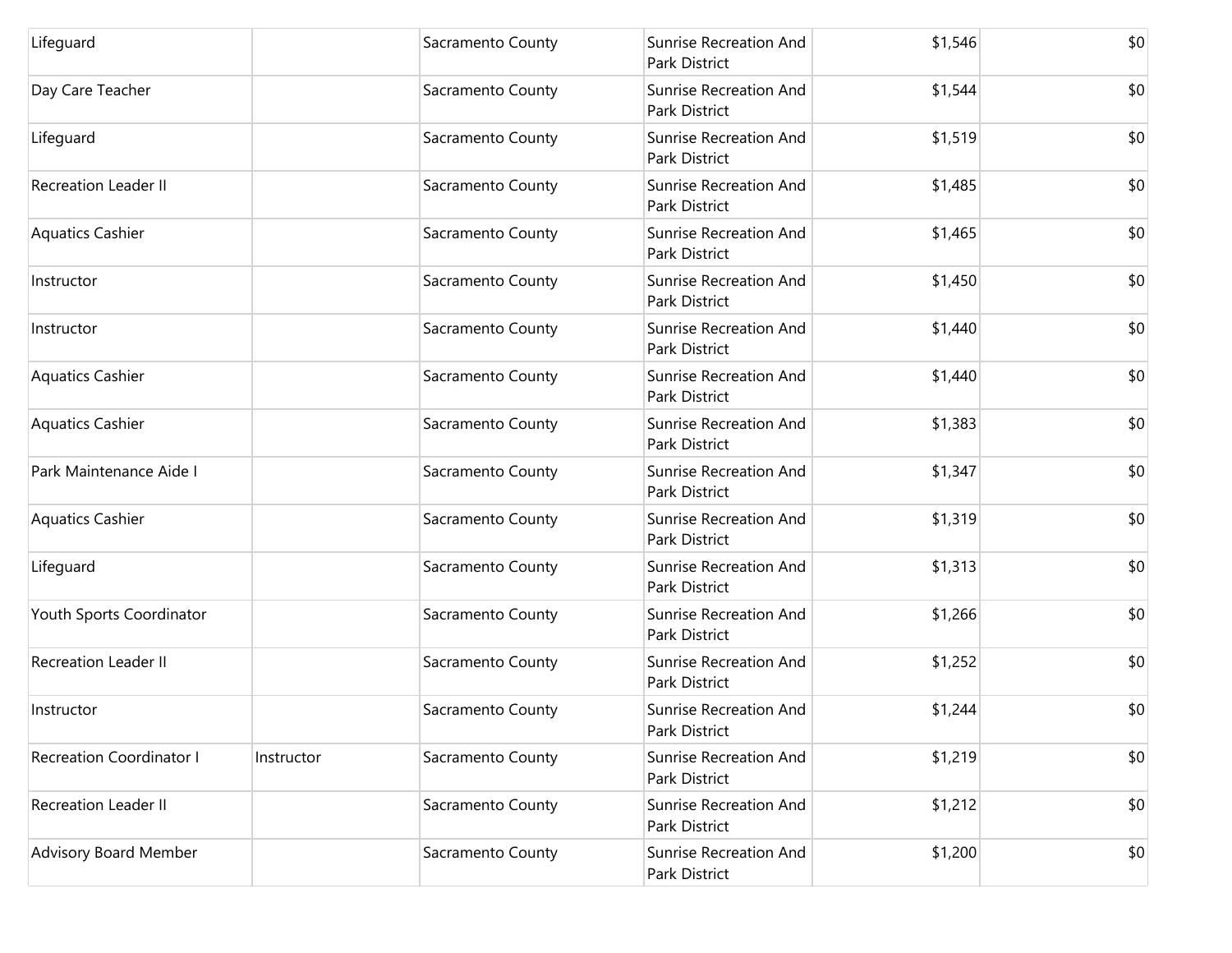| <b>Aquatics Cashier</b>      |                               | Sacramento County | Sunrise Recreation And<br>Park District        | \$1,158 | \$0 |
|------------------------------|-------------------------------|-------------------|------------------------------------------------|---------|-----|
| <b>Aquatics Cashier</b>      |                               | Sacramento County | Sunrise Recreation And<br>Park District        | \$1,105 | \$0 |
| Day Care Teacher             |                               | Sacramento County | Sunrise Recreation And<br>Park District        | \$1,066 | \$0 |
| Day Care Teacher Aide        |                               | Sacramento County | <b>Sunrise Recreation And</b><br>Park District | \$1,049 | \$0 |
| <b>Aquatics Cashier</b>      |                               | Sacramento County | Sunrise Recreation And<br>Park District        | \$1,035 | \$0 |
| Assistant Pool Manager       |                               | Sacramento County | Sunrise Recreation And<br>Park District        | \$1,023 | \$0 |
| Park Maintenance Aide I      |                               | Sacramento County | Sunrise Recreation And<br>Park District        | \$1,013 | \$0 |
| Day Care Teacher             |                               | Sacramento County | Sunrise Recreation And<br>Park District        | \$1,009 | \$0 |
| Lifeguard                    |                               | Sacramento County | Sunrise Recreation And<br>Park District        | \$1,004 | \$0 |
| <b>Advisory Board Member</b> |                               | Sacramento County | <b>Sunrise Recreation And</b><br>Park District | \$1,000 | \$0 |
| Lifeguard                    |                               | Sacramento County | Sunrise Recreation And<br>Park District        | \$990   | \$0 |
| Lifeguard                    |                               | Sacramento County | Sunrise Recreation And<br>Park District        | \$982   | \$0 |
| Pool Manager                 | Instructor                    | Sacramento County | Sunrise Recreation And<br>Park District        | \$982   | \$0 |
| Lifeguard                    |                               | Sacramento County | Sunrise Recreation And<br>Park District        | \$971   | \$0 |
| Pool Manager                 | Instructor                    | Sacramento County | <b>Sunrise Recreation And</b><br>Park District | \$966   | \$0 |
| <b>Recreation Leader II</b>  | Middle School Sports<br>Coach | Sacramento County | Sunrise Recreation And<br>Park District        | \$965   | \$0 |
| <b>Aquatics Cashier</b>      |                               | Sacramento County | <b>Sunrise Recreation And</b><br>Park District | \$963   | \$0 |
| Instructor                   |                               | Sacramento County | Sunrise Recreation And<br>Park District        | \$900   | \$0 |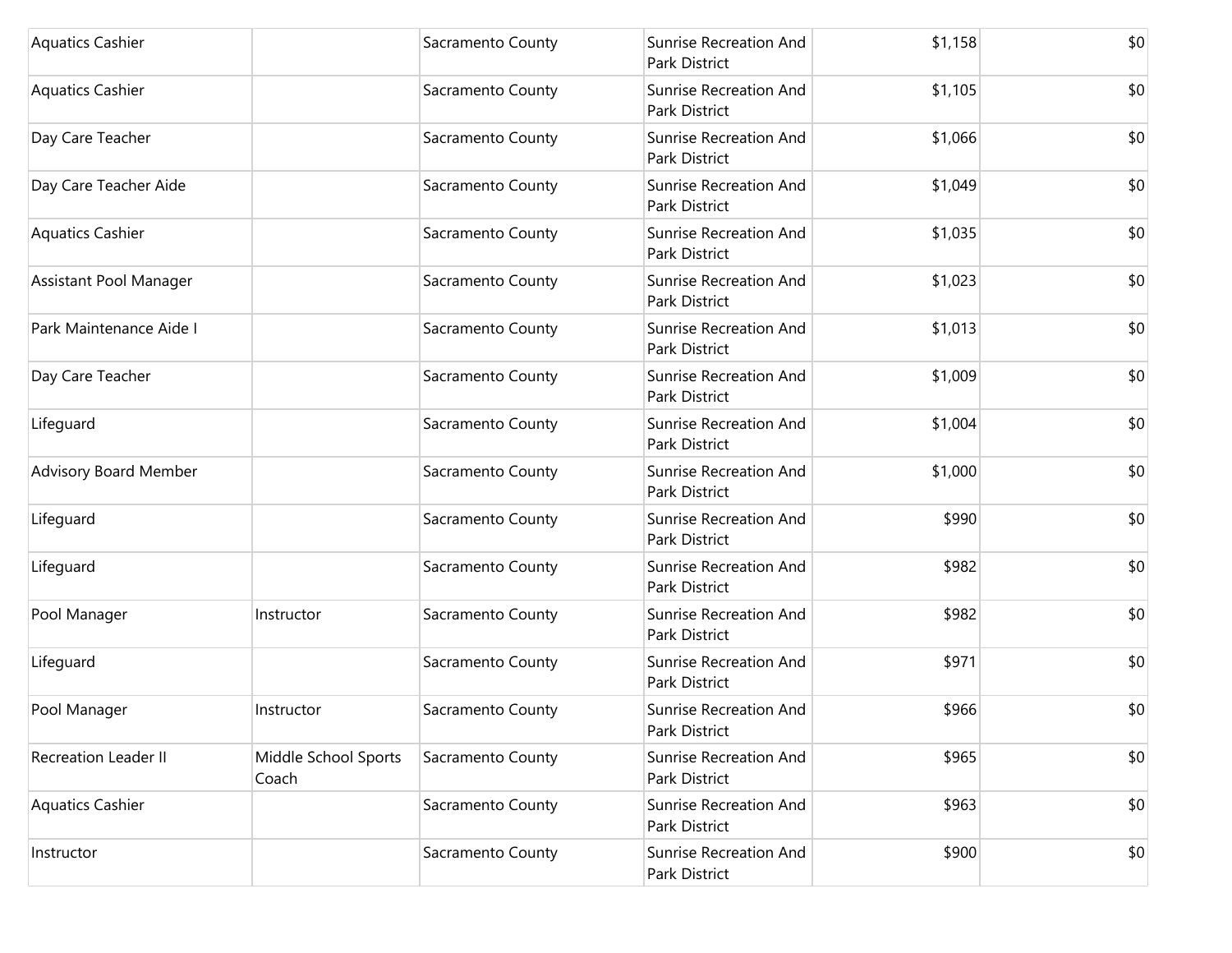| Day Care Teacher            | Sacramento County | <b>Sunrise Recreation And</b><br>Park District        | \$834 | \$0 |
|-----------------------------|-------------------|-------------------------------------------------------|-------|-----|
| <b>Recreation Leader II</b> | Sacramento County | <b>Sunrise Recreation And</b><br>Park District        | \$798 | \$0 |
| <b>Recreation Leader II</b> | Sacramento County | <b>Sunrise Recreation And</b><br>Park District        | \$770 | \$0 |
| Lifeguard                   | Sacramento County | <b>Sunrise Recreation And</b><br><b>Park District</b> | \$758 | \$0 |
| Instructor                  | Sacramento County | <b>Sunrise Recreation And</b><br>Park District        | \$750 | \$0 |
| <b>Aquatics Cashier</b>     | Sacramento County | <b>Sunrise Recreation And</b><br>Park District        | \$720 | \$0 |
| Day Care Teacher            | Sacramento County | <b>Sunrise Recreation And</b><br><b>Park District</b> | \$700 | \$0 |
| Day Care Teacher Aide       | Sacramento County | <b>Sunrise Recreation And</b><br>Park District        | \$700 | \$0 |
| Day Care Teacher            | Sacramento County | <b>Sunrise Recreation And</b><br>Park District        | \$697 | \$0 |
| Day Care Teacher            | Sacramento County | <b>Sunrise Recreation And</b><br>Park District        | \$694 | \$0 |
| Instructor                  | Sacramento County | <b>Sunrise Recreation And</b><br>Park District        | \$672 | \$0 |
| Middle School Sports Coach  | Sacramento County | Sunrise Recreation And<br>Park District               | \$650 | \$0 |
| Instructor                  | Sacramento County | <b>Sunrise Recreation And</b><br>Park District        | \$650 | \$0 |
| Instructor                  | Sacramento County | <b>Sunrise Recreation And</b><br>Park District        | \$644 | \$0 |
| Instructor                  | Sacramento County | <b>Sunrise Recreation And</b><br>Park District        | \$588 | \$0 |
| Instructor                  | Sacramento County | Sunrise Recreation And<br>Park District               | \$564 | \$0 |
| Day Care Teacher Aide       | Sacramento County | <b>Sunrise Recreation And</b><br>Park District        | \$528 | \$0 |
| Day Care Teacher            | Sacramento County | <b>Sunrise Recreation And</b><br>Park District        | \$524 | \$0 |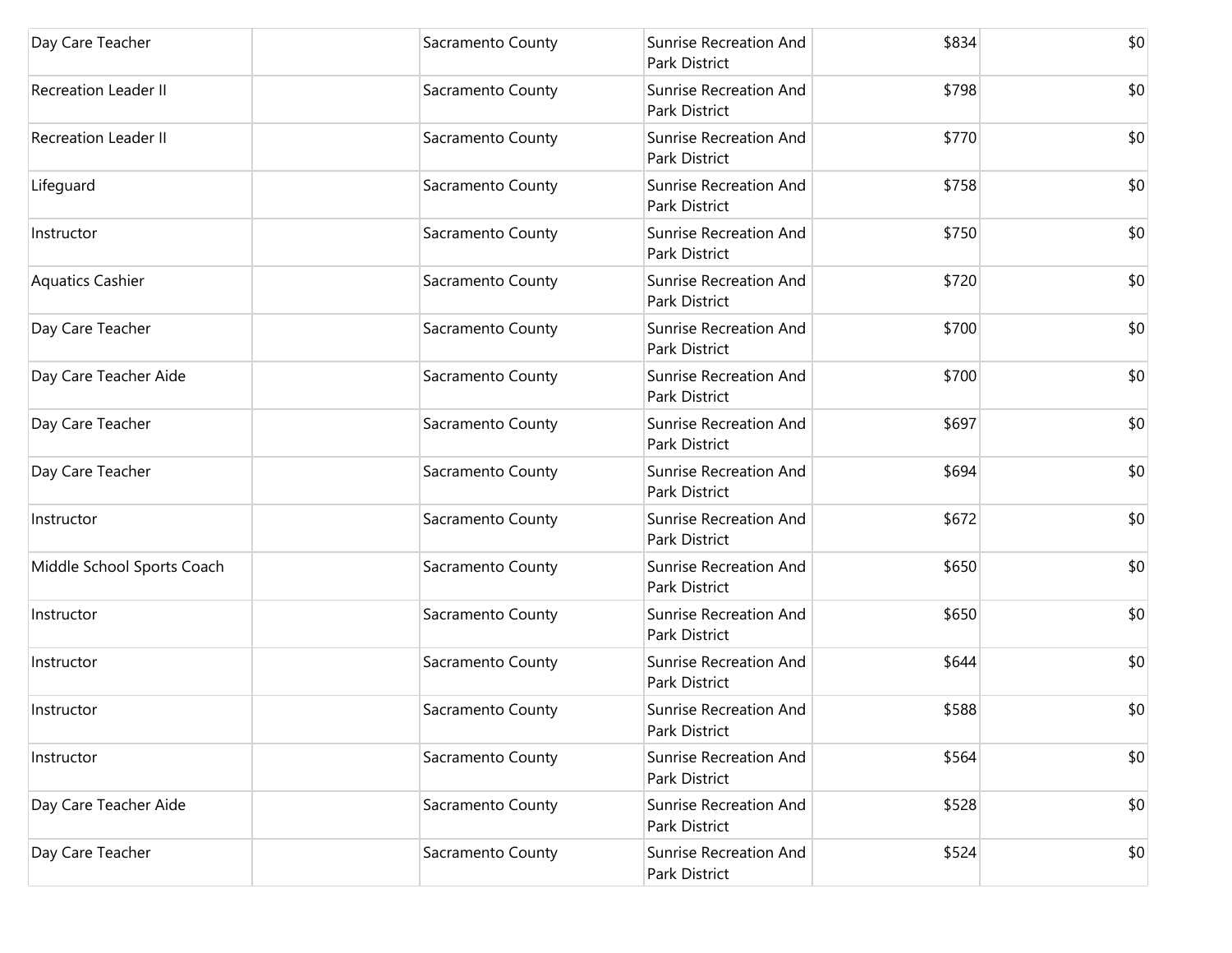| Lifeguard                   | Sacramento County | <b>Sunrise Recreation And</b><br>Park District | \$511 | \$0 |
|-----------------------------|-------------------|------------------------------------------------|-------|-----|
| Middle School Sports Coach  | Sacramento County | <b>Sunrise Recreation And</b><br>Park District | \$500 | \$0 |
| Lifeguard                   | Sacramento County | Sunrise Recreation And<br>Park District        | \$498 | \$0 |
| Day Care Teacher            | Sacramento County | <b>Sunrise Recreation And</b><br>Park District | \$476 | \$0 |
| Instructor                  | Sacramento County | <b>Sunrise Recreation And</b><br>Park District | \$450 | \$0 |
| <b>Recreation Leader II</b> | Sacramento County | Sunrise Recreation And<br>Park District        | \$442 | \$0 |
| Instructor                  | Sacramento County | Sunrise Recreation And<br>Park District        | \$363 | \$0 |
| Instructor                  | Sacramento County | Sunrise Recreation And<br>Park District        | \$325 | \$0 |
| Middle School Sports Coach  | Sacramento County | <b>Sunrise Recreation And</b><br>Park District | \$325 | \$0 |
| Lifeguard                   | Sacramento County | <b>Sunrise Recreation And</b><br>Park District | \$278 | \$0 |
| Lifeguard                   | Sacramento County | <b>Sunrise Recreation And</b><br>Park District | \$255 | \$0 |
| Instructor                  | Sacramento County | <b>Sunrise Recreation And</b><br>Park District | \$244 | \$0 |
| Instructor                  | Sacramento County | <b>Sunrise Recreation And</b><br>Park District | \$210 | \$0 |
| Day Care Teacher Aide       | Sacramento County | <b>Sunrise Recreation And</b><br>Park District | \$208 | \$0 |
| Lifeguard                   | Sacramento County | Sunrise Recreation And<br>Park District        | \$185 | \$0 |
| Day Care Teacher            | Sacramento County | Sunrise Recreation And<br>Park District        | \$184 | \$0 |
| Lifeguard                   | Sacramento County | <b>Sunrise Recreation And</b><br>Park District | \$179 | \$0 |
| Day Care Teacher Aide       | Sacramento County | Sunrise Recreation And<br>Park District        | \$150 | \$0 |